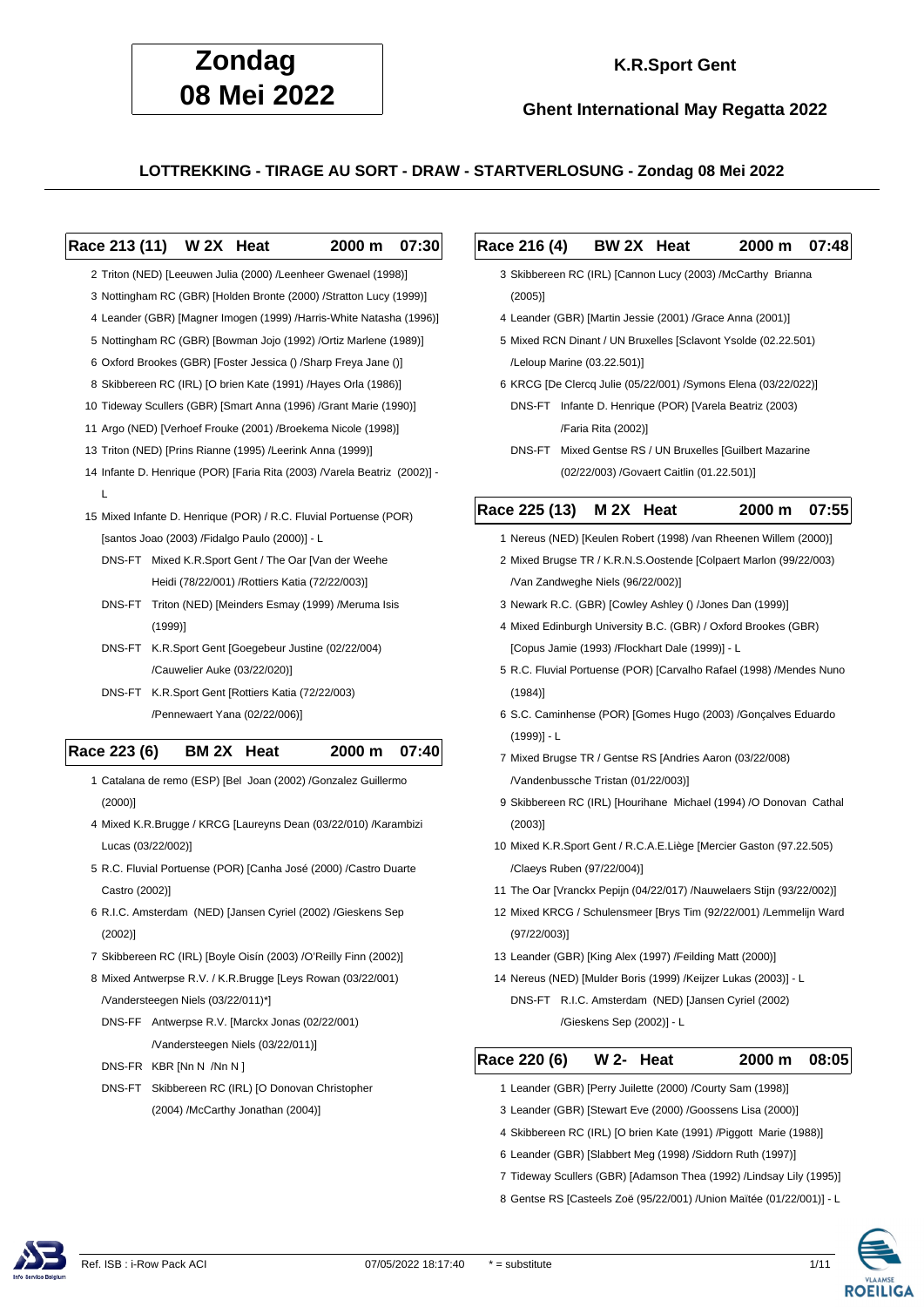DNS-FT Nottingham RC (GBR) [Beaumont Cathy (1989)

/Beaumont Annie (1989)]

DNS-FT Nottingham RC (GBR) [Dunnett Liv (2002) /Ward Ailis (1998)]

#### **Race 221 (6) M 4+ Heat 2000 m 08:12**

 1 Nereus (NED) [Kox M (2001) /Haverkamp Y (1999) /Leeuwenburgh Y (1999) /van Banning M (1999) / Cox : Colson S (1998)]

- 2 Triton (NED) [Chladek I (2001) /Hoekendijk N (1997) /Arntz E (2000) /Fortineau S (1999) / Cox : Farhan S (1998)] - L
- 3 DRC Hannover (GER) [Brandes T (2001) /Alten H (2001) /Hildebrand L (1995) /Dietrich C (1991) / Cox : Hülsmeier J (1997)]
- 4 Nottingham RC (GBR) [Owen J (2001) /Scholefield T (1994) /Bennett S (1991) /Town D (1999) / Cox : Mathewson R (1995)]
- 5 Nereus (NED) [Van Dordrecht H (2003) /de Jong C (2003) /Baars A (2000) /Wolters T (2001) / Cox : van Diepen J (2003)]
- 7 Tideway Scullers (GBR) [Ogunyoye D (1992) /Richards T (1998) /Randell M (1996) /Clarke J (1996) / Cox : Saggu J (1999)]
	- DNS-FR Orca (NED) [Kessels J (2003) /Dijkstra J (2001) /Woldring D (2001) /Boshart L (2000) / Cox : Cassee E (2001)] - L
- DNS-FT Triton (NED) [Koch M (2001) /Hoekendijk N (1997) /Kelly-Smith H (1994) /Arntz E (2000) / Cox : Farhan S (1998)]

### **Race 218 (9) BLW 1X Heat 2000 m 08:19**

- 1 Rugm. Angaria Hannover (GER) [Koval Yana (2000)] L
- 2 Triton (NED) [Leenhouts Wieke (2001)]
- 3 Skibbereen RC (IRL) [Mannix Alyssa (2003)]
- 4 DRC Hannover (GER) [Fehly Viktoria (2003)]
- 5 K.R.Sport Gent [Gabriel Emma (02/22/005)]
- 6 Viana Remadores do Lima (POR) [Parente Bruna (2002)]
- 7 KRCG [Le Comte Jitske (03/22/017)]
- 8 Skibbereen RC (IRL) [Casey Caoimhe (2002)]
- 9 Newark R.C. (GBR) [Archer Dytch Maisie (2002)]

### **Race 219 (5) LW 1X Heat 2000 m 08:26**

- 1 Newark R.C. (GBR) [Archer Dytch Maisie (2002)]
- 2 Skibbereen RC (IRL) [Hayes Orla (1986)]
- 3 Kungälvs R.K. (SWE) [Johansson AnnLouise (1992)]
- 4 Nereus Cyprus (CYP) [Hadjixenofontos Midia (1984)]
- 5 S.C. Caminhense (POR) [Ferreira Diana (1992)] L
	- DNS-FR Rugm. Angaria Hannover (GER) [Koval Yana (2000)]
	- DNS-FR Rugm. Angaria Hannover (GER) [Kozyr Anastasiia (2004)]
	- DNS-FT K.R.Sport Gent [Gabriel Emma (02/22/005)]

#### **Race 228 (7) BLM 1X Heat 2000 m 08:35**

- 1 R.V. Hemus (NED) [Wiegersma Ruud (2003)]
- 2 Skibbereen RC (IRL) [Murran Eoin (2003)]
- 3 R.I.C. Amsterdam (NED) [van Houts Finn (2001)]
- 5 R.C. Fluvial Portuense (POR) [Castro Duarte Castro (2002)]

6 Skibbereen RC (IRL) [Kavanagh Daire (2002)]

- 7 S.C. Caminhense (POR) [Gomes Hugo (2003)] L
- 8 K.R.N.S.Oostende [Barbez Quinten (00/22/002)]
	- DNS-FT R.C. Fluvial Portuense (POR) [Fidalgo Paulo (2000)]

| Race 230 (6)    | LM 1X                                                      | Heat        | 2000 m                                                                | 08:4  |
|-----------------|------------------------------------------------------------|-------------|-----------------------------------------------------------------------|-------|
|                 | 1 Catalana de remo (ESP) [Andreu Gerard (1999)]            |             |                                                                       |       |
|                 | 2 RCN Tournai [Moulin Rémy (91.22.502)]                    |             |                                                                       |       |
|                 | 3 K.R.Brugge [Vyvey Tibo (00/22/001)]                      |             |                                                                       |       |
|                 | 4 Argo (NED) [Tilleman Max (1999)]                         |             |                                                                       |       |
|                 | 5 R.C. Fluvial Portuense (POR) [Carvalho Rafael (1998)]    |             |                                                                       |       |
|                 | 7 R.C. Fluvial Portuense (POR) [Fidalgo Paulo (2000)] - L  |             |                                                                       |       |
|                 | DNS-FT Triton (NED) [de Boer Wouter (1997)]                |             |                                                                       |       |
| Race 236 (9)    | M 2-                                                       | <b>Heat</b> | 2000 m                                                                | 08:49 |
|                 |                                                            |             | 1 Paraguay (PAR) [Villalba Nicolas (2003) / Chiola Franco (1994)]     |       |
|                 |                                                            |             | 2 Catalana de remo (ESP) [Delgado Alexander (2004)* /Sanchez Pau      |       |
| $(2003)$ ]      |                                                            |             |                                                                       |       |
|                 |                                                            |             | 3 R.C. Fluvial Portuense (POR) [Coelho Nuno (1989) /Rodrigues         |       |
| Claudio (1989)] |                                                            |             |                                                                       |       |
|                 | 4 Newark R.C. (GBR) [Cowley Ashley () /Jones Dan (1999)]   |             |                                                                       |       |
|                 |                                                            |             | 5 S.C. Caminhense (POR) [Gomes Hugo (2003) /Gonçalves Eduardo         |       |
| $(1999)$ ] - L  |                                                            |             |                                                                       |       |
|                 |                                                            |             | 6 Paraguay (PAR) [Villalba Daniel (2003) / Rivarola Arturo (1989)]    |       |
|                 |                                                            |             | 7 Oxford Brookes (GBR) [Nunn Sam () /Ambler David (1998)] - L         |       |
|                 | 8 Leander (GBR) [Ballinger Tom (1998) /Heath Alfie (1998)] |             |                                                                       |       |
|                 |                                                            |             | 9 S.C. Caminhense (POR) [Barbosa Virgilio (1978) / Vau José (1994)] - |       |
| L               |                                                            |             |                                                                       |       |
|                 | DNS-FR K.R.Sport Gent [Defraigne Cedric (97/22/008)        |             |                                                                       |       |
|                 | /Ghyselinck Jakob (98/22/002)]                             |             |                                                                       |       |
|                 | DNS-FR K.R.Sport Gent [Rodenburg Savin (03/22/015)         |             |                                                                       |       |
|                 | /Defraigne Arnaud (99/22/002)]                             |             |                                                                       |       |

DNS-FT Triton (NED) [van de Beek Hidde (1999) /van Brussel Ben (1998)] - L

# **Race 241 (9) W 4- Heat 2000 m 08:56**

- 1 DRC Hannover (GER) [Hellbach C (2003) /Stüwe K (2002) /Von Wrangel J (1993) /Wulff P (1995)]
- 2 Leander (GBR) [Somerside I (1997) /Grace A (2001) /Martin J (2001) /Grimsley-Moore T (1998)]
- 3 K.R.Sport Gent [Pennewaert Y (02/22/006) /Goegebeur J (02/22/004) /Cauwelier A (03/22/020) /Claessens A (04/22/018)]
- 4 Tideway Scullers (GBR) [Metalli K (1996) /Armstrong C (1998) /Brown A (1995) /Terry A (1994)]
- 5 Leander (GBR) [Goossens L (2000) /Stewart E (2000) /Perry J (2000) /Courty S (1998)]
- 6 Tideway Scullers (GBR) [McWilliam M (2002) /Elliott A (2003) /Ward S (2003) /Taylor H (2003)]
- 7 Nereus (NED) [Buijtendijk M (2001) /Pluimert A (2000) /Meijer M (1999) /Algera R (2000)] - L
- 8 Leander (GBR) [Topp A (2001) /Ferris S (1999) /Smith P (1997) /Deining G (2001)]
- 11 Leander (GBR) [Nyland C (2000) /Slabbert M (1998) /Siddorn R (1997) /Hunt-Davis F (2000)]



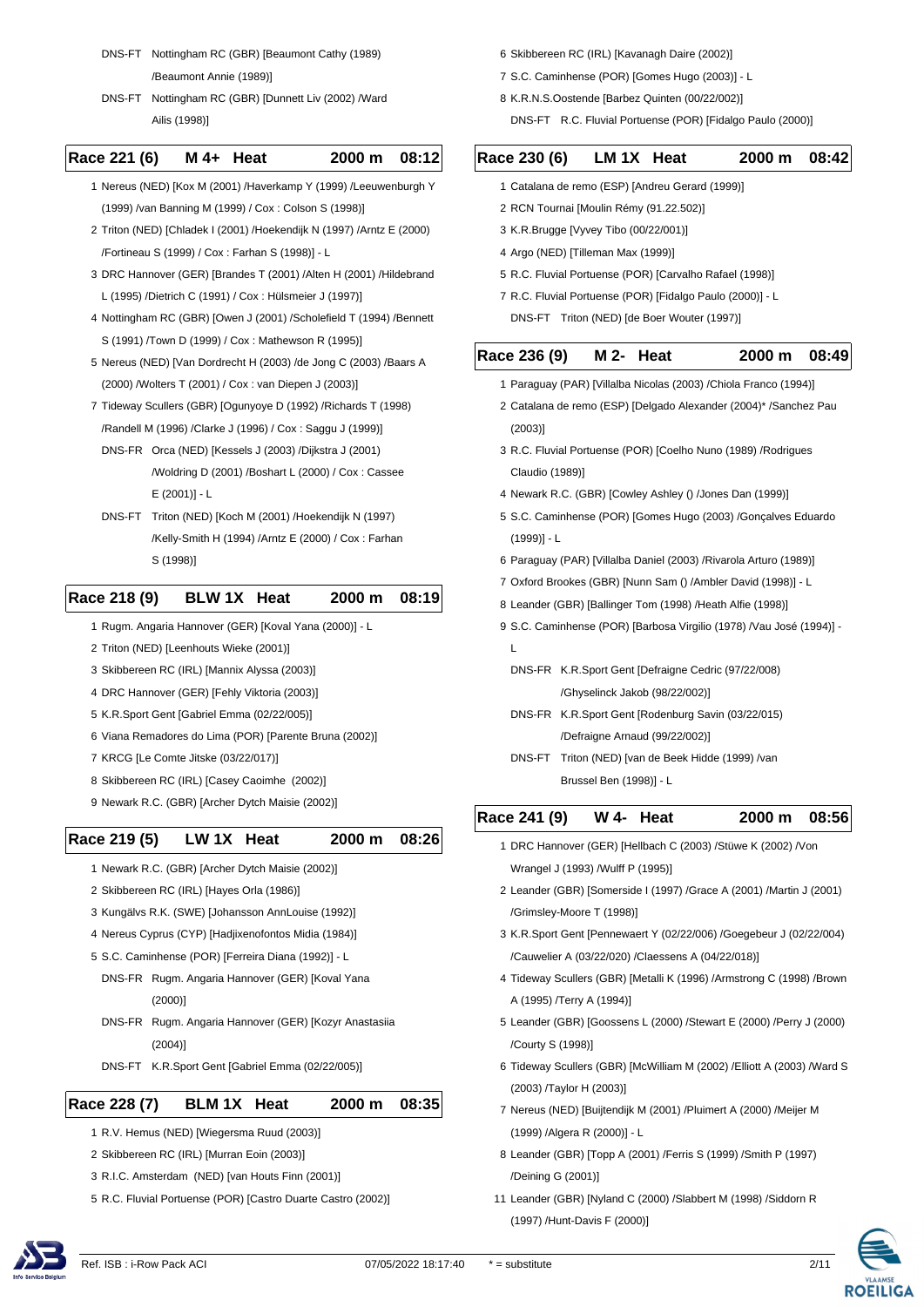DNS-FT Triton (NED) [Veendorp C (2001) /Verhoeff M (2002) /Veldman E (2001) /Brzesowsky J (2002)]

DNS-FT Nottingham RC (GBR) [Beaumont A (1989) /Beaumont C (1989) /Ward A (1998) /Dunnett L (2002)]

#### **Race 242 (11) W 1X Heat 2000 m 09:06**

- 1 Naval Remo (POR) [Batista Patrícia (1992)]
- 2 Tideway Scullers (GBR) [Keating Hannah (1999)]
- 3 Grosvenor R.C. Chester (GBR) [McKay Sarah (1997)]
- 4 Newark R.C. (GBR) [Archer Dytch Maisie (2002)]
- 5 Skibbereen RC (IRL) [Mccarthy Louise (1993)]
- 6 Kungälvs R.K. (SWE) [Johansson AnnLouise (1992)]
- 7 Nereus (NED) [de Leenheer Gwenaël (1998)] L
- 9 Nottingham RC (GBR) [Titterington Jen (1993)]
- 10 K.R.N.S.Oostende [Van Loke Eline (94/22/002)]
- 11 Skibbereen RC (IRL) [Piggott Marie (1988)]
- 13 Nereus (NED) [van Ameijde Floor (1996)] L
	- DNS-FR K.R.Sport Gent [Gabriel Emma (02/22/005)]
	- DNS-FT The Oar [Van der Weehe Heidi (78/22/001)]
- DNS-FT Triton (NED) [Leerink Anna (1999)]

#### **Race 243 (9) BM 1X Heat 2000 m 09:16**

- 1 K.R.Brugge [Karambizi Lucas (03/22/002)]
- 2 K.R.Sport Gent [Brandt Daan (03/22/014)]
- 3 Skibbereen RC (IRL) [O Donovan Cathal (2003)]
- 4 K.R.Brugge [Leys Rowan (03/22/001)]
- 5 Skibbereen RC (IRL) [O'Reilly Finn (2002)]
- 6 Gentse RS [Andries Aaron (03/22/008)]
- 8 Skibbereen RC (IRL) [Boyle Oisín (2003)]
- 10 Setubalense (POR) [Carvalho de Freitas Simoes Simao (2000)] L
- 11 Willem III (NED) [Worm Maarten (2003)] L
	- DNS-FT Viana Remadores do Lima (POR) [Pinto André (2001)]
- DNS-FT Nereus (NED) [Stork Maarten (2002)]
- EA K.R.Brugge [Karambizi Lucas (03/22/002)]

#### **Race 245 (9) M 1X Heat 2000 m 09:23**

- 1 Paraguay (PAR) [Insfran Javier (1999)]
- 2 Skibbereen RC (IRL) [Hourihane Michael (1994)]
- 5 Triton (NED) [Kelly-Smith Hooper (1994)] L
- 6 Leander (GBR) [Bringham Matt (1996)]
- 7 Oxford Brookes (GBR) [King Jasper ()]
- 8 RCN Dinant [Finfe Christophe (75.22.505)]
- 9 Brugse TR [Vandenbussche Tristan (01/22/003)]
- 10 Grosvenor R.C. Chester (GBR) [Home Patrick (1995)]
- 12 Oxford Brookes (GBR) [Chick Alex ()]
	- DNS-FR KBR [Xx X ]
	- DNS-FR K.R.Sport Gent [Claeys Ruben (97/22/004)]
	- DNS-FT K.R.Sport Gent [Defraigne Arnaud (99/22/002)]
	- DNS-FT R.I.C. Amsterdam (NED) [Gieskens Sep (2002)] L
	- DNS-FT R.I.C. Amsterdam (NED) [Jansen Cyriel (2002)] L

# **Race 252 (9) M 4- Heat 2000 m 09:33**

- 1 Nottingham RC (GBR) [Richardson H (1998) /Coulthard J (1999) /Parker M (1999) /Deacon S (1993)]
- 2 Leander (GBR) [Todhunter R (1995) /Vogel J (1997) /Drinkall F (1999) /Ballinger T (1998)]
- 3 R.C. Fluvial Portuense (POR) [Canha J (2000) /Mendes N (1984) /Coelho N (1989) /Rodrigues C (1989)]
- 4 Triton (NED) [Zwan, van der P (2000) /Crouwers M (1999) /Kuipers H (2001) /Westra O (2001)] - L
- 5 Tideway Scullers (GBR) [Palmer N (1999) /Frankini A (1999) /Morrell W (1996) /Galay D (2003)]
- 6 Paraguay (PAR) [Villalba N (2003) /Villalba D (2003) /Rivarola A (1989) /Chiola F (1994)]
- 7 Nottingham RC (GBR) [Town D (1999) /Bennett S (1991) /Owen J (2001) /Scholefield T (1994)]
- 8 Catalana de remo (ESP) [Paga A (1999) /Rifi I (1996) /Bel J (2002) /Gonzalez G (2000)]
- 9 S.C. Caminhense (POR) [Barbosa V (1978) /Vau J (1994) /Gonçalves E (1999) /Pinto J (1989)] - L

#### **Race 253 (6) W 4X Heat 2000 m 09:40**

- 1 Skibbereen RC (IRL) [O brien K (1991) /Cannon L (2003) /Piggott M (1988) /Mccarthy L (1993)]
- 2 Leander (GBR) [Truax M (1999) /Thompson R (1996) /Grace A (2001) /Martin J (2001)]
- 3 Nottingham RC (GBR) [Bowman J (1992) /Ortiz M (1989) /Stratton L (1999) /Holden B (2000)]
- 4 Tideway Scullers (GBR) [Keating H (1999) /Percival K (1989) /Bailey Tate F (1998) /Kempster-Taylor J (2002)]
- 5 Gravelines USA (FRA) [Sengier A (2001) /Porquet O (2002) /Porquet O (2002) / Nowakowski K (1985)]
- 6 Leander (GBR) [Magner I (1999) /Harris-White N (1996) /Olubodun S (1997) /Weatherhead X (1997)]
	- DNS-FR KRCG [Boes E (91/22/004) /Symons E (03/22/022) /Coopman D (95/22/003) /Rijckaert E (03/22/024)]

# **Race 201 (10) MU13 2X 500 m 10:00**

- 1 Gentse RS [Hermie Jacob (10/22/008) /Welvaert Julius (11/22/006)]
- 2 KRCG [Van Maele Joren (10/22/004) /De Man Gaëtan (11/22/001)]
- 3 Gentse RS [Hamelinck Leander (10/22/007) /Denecker Viktor (10/22/005)]
- 4 KRCG [Gussé Cesar (10/22/002) /Seys Wout (10/22/001)]
- 5 T.R.T.Hazewinkel [Smedts Mil (11/22/012) /Van Eycken Warre (11/22/015)]
- 6 S.C. Caminhense (POR) [Pinto Joao (2010) /Pinheiro Rodrigo (2010)]  $-1$
- 7 T.R.T.Hazewinkel [Vercauteren Toon (10/22/025) /Scheers Rune (11/22/016)]
- 8 Gentse RS [Verschaeve Jaco (10/22/026) /van der Wiele Egon (11/22/003)]
- 9 T.R.T.Hazewinkel [Neyrinck Jasper (11/22/013) /Smedts Vic (10/22/022)]
- 10 Mixed Brugse TR / K.R.Brugge [Masyn Miro (10/22/013) /Manhaeghe Arthur (10/22/012)] - L



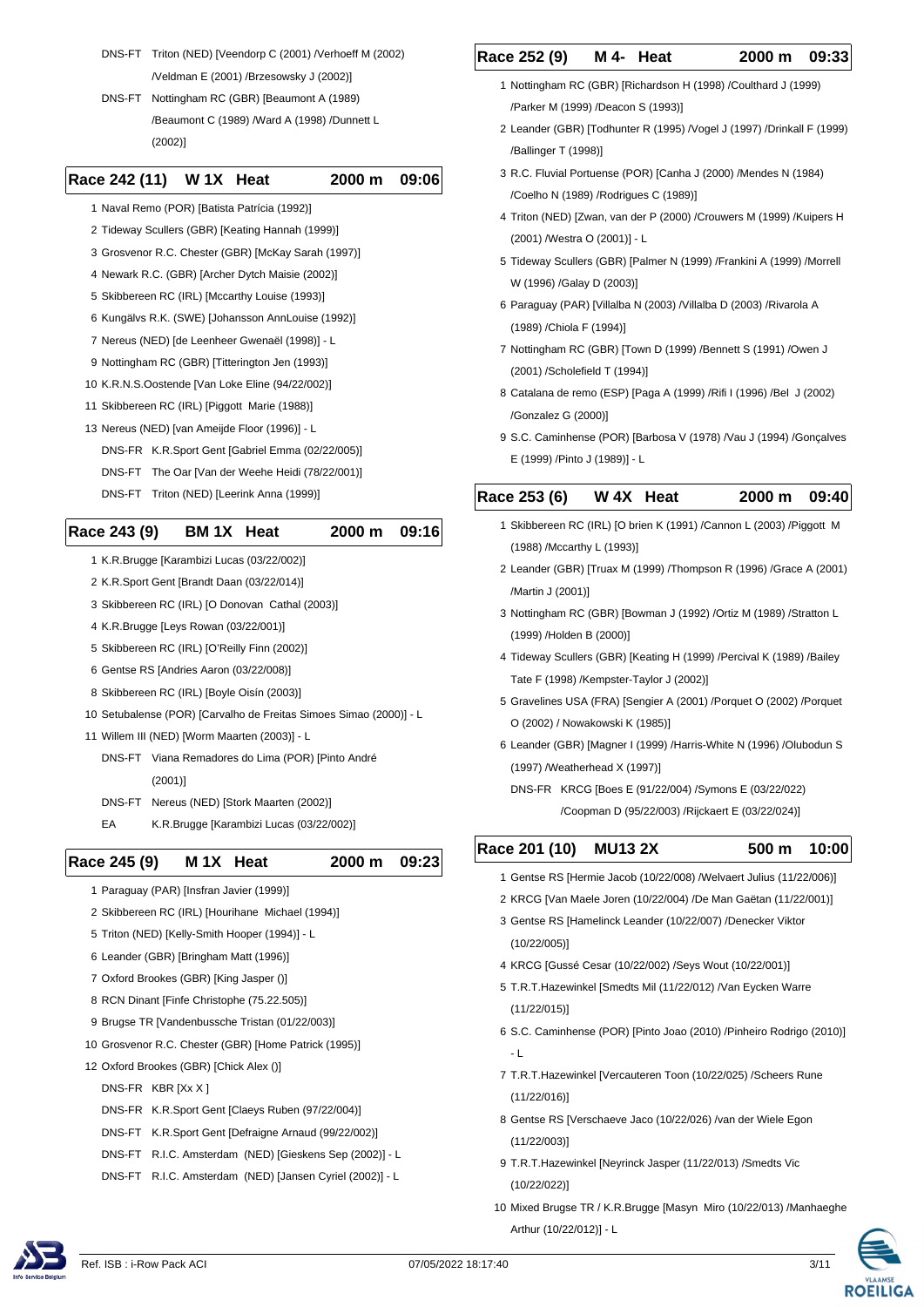#### **Race 202 (12) WU13 1Xpol 500 m 10:07**

- K.R.Brugge [De Craemer Merel (10/22/011)]
- T.R.T.Hazewinkel [Claeskens Mila (11/22/014)]
- K.R.Sport Gent [Marquenie Cara (10/22/016)]
- K.R.N.S.Oostende [Laloo Camille (11/22/009)]
- K.R.Sport Gent [Marquenie Ella (10/22/017)]
- KRCG [Heyvaert Hannah (10/22/023)]
- Gentse RS [Nienhuijs Sterre (11/22/002)]
- RCN Dinant [Pereau Éléonore (11.22.501)]
- K.R.Brugge [Verhoeven Noor (11/22/011)]
- Alkmaarsche R.Z.V. (NED) [Kuilboer Sanne (2010)]
- Gentse RS [Laureyns Anna (11/22/004)]
- Antwerpse R.V. [Bertrand Margo (10/22/003)] L

#### **Race 203 (23) MU15 2X 1000 m 10:13**

- K.R.Sport Gent [Delorge Lowie (08/22/033)\* /Derous Victor (09/22/025)]
- KRCG [Theunissen Arno (09/22/003) /Willems Thibo (09/22/022)]
- URV Viking (NED) [Derks Alvaro (2009) /Dona Tobias (2009)]
- K.R.Sport Gent [Engelbrecht Cis (08/22/039) /Ruyssen Maurits (08/22/038)]
- Willem III (NED) [Niklas Roos (2008) /van Bruijnsvoort Chris (2009)] L
- Methodist College (IRL) [Johnston Owen (2008) /Mee Lewis (2008)]
- K.R.Brugge [Verhoeven Thor (08/22/021) /Lamon Xander (08/22/020)]
- KRCG [Bonner Jasper (08/22/029) /Driesen Sepp (08/22/011)]
- Methodist College (IRL) [McCartney Harry (2008) /Crozier Daniel (2008)]
- K.R.Brugge [Manhaeghe Tiboud (08/22/023) /Van Canneyt Pepijn (08/22/026)]
- Willem III (NED) [de Boer Jelle (2009) /Vellenga Mats (2009)] L
- Gentse RS [Arab Manouchehr (08/22/003) /Laureyns Otto (09/22/004)]
- KRCG [Debrock Cezar (08/22/012) /De Man Justin (09/22/002)]
- Gentse RS [Foncke Damiaan (08/22/010) /Van De Gucht Robbe (09/22/005)]
- K.R.Brugge [Lahousse Pieter (08/22/024) /Lahousse Thomas (08/22/025)]
- S.C. Caminhense (POR) [Pinto Jofre (2008) /Meireles Gustavo (2009)] - L
- K.R.N.S.Oostende [Driessen Daan (08/22/016) /Boucquez Robbe (08/22/018)]
- KRCG [Willems Simon (08/22/002) /Legzouli Ilyes (09/22/028)]
- Gouda (NED) [Slangen Hugo (2008) /Krijtenburg Dauwe (2008)]
- Willem III (NED) [Vellenga Hidde (2008) /Vellenga Lieuwe (2008)] L
- Brugse TR [Vandewalle Benne (09/22/011) /De Schuyter Lars (09/22/021)\*]
- Gouda (NED) [van der Westen Mees (2008) /Wiggers Thijs (2008)]
- K.R.Brugge [Gebruers Nils (09/22/017) /Neirijnck Wiebe (08/22/022)]
- DNS-FT Brugse TR [De Schuyter Lars (09/22/021) /De Schuyter Niels (08/22/027)]

Willem III (NED) [van Dis Rijk (2011) /van Dis Loïs (2008)] - L

# **Race 204 (28) WU15 1Xpol 1000 m 10:37**

- K.R.N.S.Oostende [Vermander Phebe (08/22/017)] K.R.Brugge [Dereeper Louise (08/22/031)]
- K.R.Sport Gent [Mollé Luna (09/22/027)]
- Gentse RS [Persyn Sien (09/22/006)]
- KRCG [Helsen Charlotte (09/22/029)]
- URV Viking (NED) [Köhne Marlies (2008)]
- Gentse RS [Roseeuw Nina (08/22/013)]
- RCN Dinant [Pereau Éline (08.22.503)]
- Alkmaarsche R.Z.V. (NED) [Schravendijk Feline (2009)]
- S.C. Caminhense (POR) [Silva Gabriela (2009)] L
- Alkmaarsche R.Z.V. (NED) [Hoeboer Daniek (2009)]
- KRCG [Brzosla Martyna (08/22/030)]
- Gentse RS [Roegiers Victoria (08/22/014)]
- Gouda (NED) [Wissing Emma (2009)]
- URV Viking (NED) [Bulsink Brecht (2009)]
- Gentse RS [Coppens Zara (08/22/005)]
- K.R.Sport Gent [Decaesteker Mare (09/22/024)]
- R.I.C. Amsterdam (NED) [Keizer Julia (2008)]
- K.R.N.S.Oostende [Ackein Lou (08/22/019)]
- Nereus Cyprus (CYP) [Mettouri Mikaela (2008)]
- K.R.Brugge [Vincke Babet (09/22/020)]
- Willem III (NED) [van Dis Loïs (2008)] L
- Alkmaarsche R.Z.V. (NED) [Jonker Lynn (2009)]
- Iris (NED) [Galdeij Malou (2008)]
- RCN Dinant [Damoisiaux Sarah (09.22.501)]
- K.R.N.S.Oostende [Laloo Ines (09/22/014)]
- K.R.Brugge [D'hertefelt Mira (09/22/016)]
- S.C. Caminhense (POR) [Verde Mariana (2009)] L

# **Race 205 (15) Mbeg 1X 1000 m 10:59**

- KRCG [Kühlcke Mathias (03/22/028)]
- UN Bruxelles [Zaman Ilya (06.22.508)]
- KRCG [Molenaar Matteo (07/22/008)]
- K.R.Brugge [Van Damme Gheneyn Maurits (07/22/003)]
- KRCG [De Bruyne Xander (05/22/003)]
- The Oar [De Haes Glenn (96/22/001)]
- Skibbereen RC (IRL) [Burchill Jack (2009)]
- RCN Dinant [Grégoire Jasha (05.22.502)]
- K.R.Brugge [De Grande Wout (05/22/009)]
- RCN Dinant [Laloux Aymeric (06.22.501)] L
- KRCG [De Smet Hendrik (06/22/003)]
- Gentse RS [Sienaert Boris (07/22/032)]
- T.R.T.Hazewinkel [Van Eycken Michael (81/22/004)]
- Methodist College (IRL) [Grimason Daniel (2007)] L
- RCN Dinant [Maquet Florian (08.22.506)]

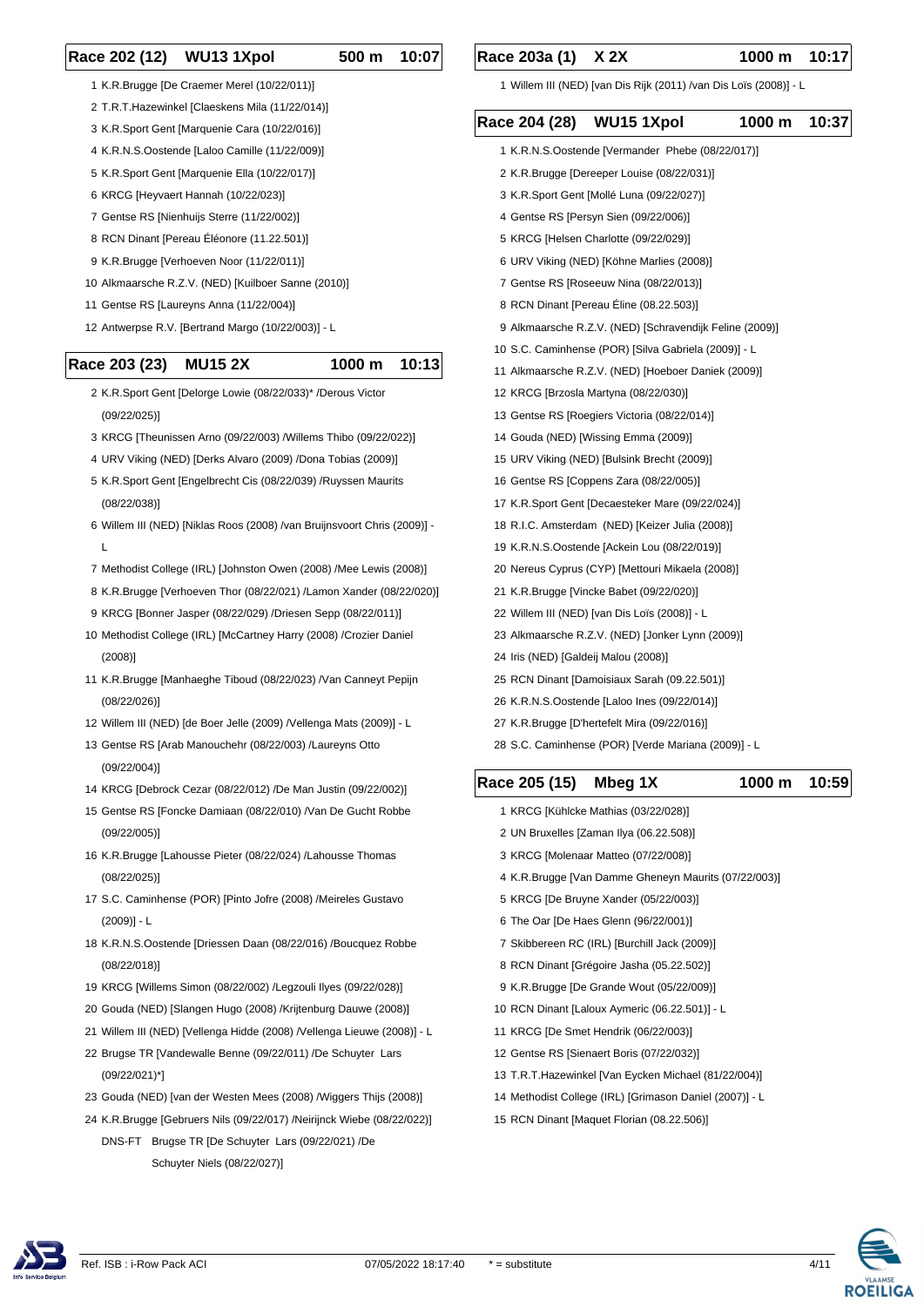#### **Race 206 (3) Wbeg 2X 1000 m 11:06**

- 1 Nereus (NED) [Stubbe Bodine (2000) /Revet Mickey (2003)]
- 2 The Oar [Marcelis Eline (97/22/006) /Van Looveren Kristien (77/22/001)]
- 3 Nereus (NED) [Gudde Marijn (2001) /Ruger Tess (2000)]

#### **Race 231 (11) W 8+ Heat 2000 m 11:11**

- 1 Leander (GBR) [Siddorn R (1997) /Hunt-Davis (2000) /Perry (2000) /Courty (1998) /Stewart (2000) /Goossens (2000) /Nyland (2000) /Slabbert (1998) / Cox : Ward (1999)]
- 2 Nereus (NED) [Jongsma J (2004) /Bon P (2001) /Remijn K (2001) /Stoop B (1999) /Van der Meer S (2001) /Hospers S (2001) /Koopman I (1997) /Scholtens M () / Cox : Bijlsma V (1999)]
- 3 Mixed Gentse RS / K.R.N.S.Oostende [Deweert C (03/22/009) /Union M (01/22/001) /De Walsche M (03/22/006) /Lippens J (03/22/003) /Casteels Z (95/22/001) /Jonckheere J (07/22/010) /Guilbert M (02/22/003) /Van Loke E (94/22/002) / Cox : Cousaert C (06/22/016)]
- 5 Oxford Brookes (GBR) [Birtles M () /Simpson M () /Bowers J () /Richards G () /Caudle T () /Hayes A () /White O () /Randall B () / Cox : Bernal S ()]
- 6 Aegir (NED) [Roks V (1997) /Zorzi J (2002) /van Norel B (2000) /Kruizinga B (2000) /van Daal E (2000) /van der Sluijs H (2001) /Smeding O (2000) /Janssen H (2001) / Cox : Nijhof I (2001)]
- 7 Oxford Brookes (GBR) [Schafer S () /Bates J () /Williamson F () /Colton J () /Bloomer A () /Miers S () /Forde A () /Furness J () / Cox : Mears E ()]
- 8 Leander (GBR) [Topp A (2001) /Ferris S (1999) /Grimsley-Moore T (1998) /Smith P (1997) /Somerside I (1997) /Deinng G (2001) /Grace A (2001) /Martin J (2001) / Cox : O'Brian C (2000)]
- 9 Tideway Scullers (GBR) [Payne B (1995) /Primmer L (1993) /Wagstaff K (1994) /Barton H (1997) /Kirkpatrick H (1998) /Brinkhoff E (1997) /Luton K (1993) /Bloomer A (1995) / Cox : Rich B (1997)]
- 10 K.R.Sport Gent [Pennewaert Y (02/22/006) /Goegebeur J (02/22/004) /De Schuymer C (03/22/016) /Rottiers K (72/22/003) /Robben S (03/22/026) /Alleweireldt N (04/22/015) /Cauwelier A (03/22/020) /Claessens A (04/22/018) / Cox : Engelbrecht E (07/22/024)]
- 11 Oxford Brookes (GBR) [Smart N () /Letton E () /McIntyre B () /Bird L () /Hoffman J () /Chajo S () /Gordon M () /Fletcher P () / Cox : Jones A ()]
- 12 Nereus (NED) [Merkelbag N (1999) /Nordemann S (2003) /Zijlstra I (2001) /Wenneker F (2003) /Lausberg L (2003) /Halma I (2002) /van der Hulst S (2001) /Verkaik T () / Cox : Van Mierlo A (2001)] - L
	- DNS-FT Orca (NED) [Hosman F (1999) /Pieterse P (2002) /van Klaren C (2000) /Versteegh V (2001) /Wilmink E (2000) /de Wildt M (2001) /van Vianen I (2001) /Karthaus I (2003) / Cox : van Dongen L (2001)]

#### **Race 261 (13) M 8+ Heat 2000 m 11:21**

- 1 Oxford Brookes (GBR) [Donaghy O () /Haywood M () /Lasen T () /Hullah J () /Prior J () /Hinves B () /Wincomb J () /Devereux M () / Cox : Denegri W ()]
- 2 Nereus (NED) [van Beusekom S (1998) /Kruithof W (2003) /Auciello D (2000) /Harick M (2003) /Keller J (2002) /Polycarp A (2001) /Jonas R (2002) /Siemssen J (2003) / Cox : Stok P (2000)]
- 3 Oxford Brookes (GBR) [Davies C () /Cuddy L () /Anderson H () /Eaves A () /Nugent S () /Sanders H () /Lennard E () /Gilbey C () / Cox : Bernal S ()]
- 4 Leander (GBR) [Braberry D (2003) /Murphy A (2003) /Doleman J (1997) /Beyeki C (2003) /Pullinger J (2003) /Conway S (2002) /Pepermans J (1998) /Grainge T (2003) / Cox : Peacock E (2003)]
- 6 Oxford Brookes (GBR) [Tyler F () /Bradley R () /Mcgillan C () /Fisker E () /Nesom P () /Andreassen P () /Beer D () /Dreux B () / Cox : Moffat C  $()$ ]
- 7 Mixed K.R.Brugge / K.R.Sport Gent [Chalmet F (01/22/004) /Theys T (98/22/003) /Defraigne C (97/22/008) /Van Welden A (00/22/005)\* /Kibleur P (93/22/004) /Steyaert H (01/22/005)\* /Brandt K (06/22/029) /Ghyselinck J (98/22/002) / Cox : Engelbrecht E (07/22/024)]
- 8 Oxford Brookes (GBR) [Cooper J () /Montfort M () /Mills M () /Mallet A () /Frost S () /White H () /Chick C () /Sheppard S () / Cox : McNutty J ()]
- 9 KRCG [van der Tol A (04/22/023) /De Pessemier X (04/22/007) /Nimmegeers E (06/22/001) /Claeys J (81/22/001) /Danneels K (91/22/002) /Haerinck S (85/22/002) /Kint S (92/22/004) /Van Waeleghem T (97/22/001) / Cox : De Clercq J (05/22/001)]
- 10 Nereus (NED) [Vlaar H (1999) /Worm J (2002) /Bloemen L (2001) /Houtzager B (2000) /Versteeg T (2000) /Rodenburg L (2002) /Geurts S (2001) /Lassen J (2001) / Cox : Bosma A (1998)]
- 11 Mixed Naval Remo (POR) / R.C. Fluvial Portuense (POR) / Setubalense (POR) [Carvalho R (1998) /Simões S (2000) /Canha J (2000) /Castro D (2002) /Fidalgo P (2000) /Mendes N (1984) /Coelho N (1989) /Rodrigues C (1982) / Cox : Peça M (2005)]
- 12 Leander (GBR) [Lancashire P (1999) /Graham D (1999) /Robson J (1994) /Grisedale E (1993) /Todhunter R (1995) /Vogel J (1997) /Drinkall F (1999) /Ballinger T (1998) / Cox : Le Brocq W (1999)]
- 13 Oxford Brookes (GBR) [Antognelli Q () /Nares L () /Tognazzi M () /Thompson M () /Glover M (1995) /Rowe M () /Syphas G (1995) /Copas J (1993) / Cox : Bryce F ()]
- 14 Nereus (NED) [Simons J (2003) /van der Kroef J (2001) /van de Griek I (2001) /Bij De Weg F (2002) /Vos T (2003) /de Bruine P (1999) /Suyver A (2002) /van de Braak K (2003) / Cox : Sophie G (2003)]
	- DNS-FR Orca (NED) [Oelderik J (2003) /Schultink M (2001) /Gombert J (2001) /Rosman T (1998) /Gerards V (2002) /Makkinga B (2000) /Zwanenburg P (2001) /Huiberts S (2000) / Cox : Eradus M (2001)] - L
	- DNS-FT Triton (NED) [Chladek I (2001) /Fortineau S (1999) /Zwan, van der P (2000) /Crouwers M (1999) /Kuipers H (2001) /Westra O (2001) /Beek, van de H (1999) /Brussel, van B (1998) / Cox : Farhan S (1998)] - L

### **Race 207 (11) MU19 4X 2000 m 11:31**

- 1 Gentse RS [Mesdom K (05/22/025) /Verbeke D (05/22/015) /Dequinnemaere A (04/22/009) /Vandenheede F (05/22/024)]
- 2 Catalana de remo (ESP) [Navarro P (2004) /Marques M (2004) /Olid S (2004) /Sitnik T (2005)]
- 3 Mixed Antwerpse R.V. / K.R.Brugge / KRCG / T.R.T.Hazewinkel [Laureyns N (05/22/020) /Bertoe - Dewachter E (04/22/002) /Depla L (06/22/006) /Vanoverschelde J (05/22/023)]





**ROEILIGA**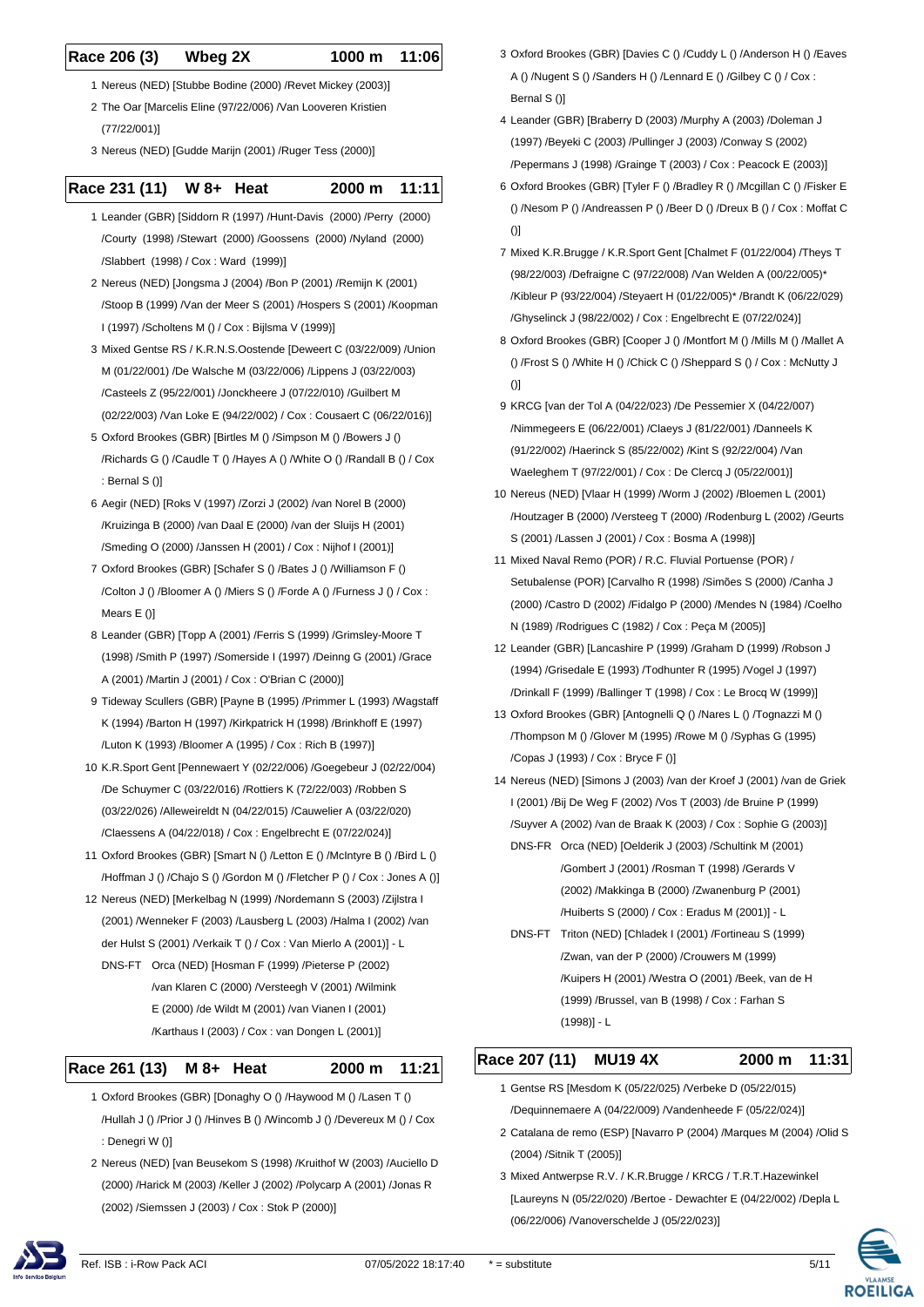- Mixed URV Viking (NED) / Willem III (NED) [Maitland D (2005) /Beishuizen D (2005) /Luteijn D (2006) /Querngester N (2005)]
- Tromp (NED) [Kroeze P (2007)\* /Aalberts S (2005) /Jansen T (2004) /Huijsman M (2005)]
- Castleconnell BC (IRL) [Cunningham S (2004) /Bierne C (2005) /Walter L (2005) /O'Neill S (2005)]
- Castleconnell BC (IRL) [Crowe E (2005) /Ventuneac T (2005) /Hourigan P (2005) /Harrison A (2005)]
- Castleconnell BC (IRL) [O'Brien C (2005) /Ward E (2005) /Voye S (2005) /Neville S (2005)]
- R.V. Hemus (NED) [Zoomer I (2005) /Osendarp C (2005) /Wieringa P (2005) /vd Brink S (2005)] - L
- Skibbereen RC (IRL) [McCarthy J (2004) /O Donovan C (2004) /Roycroft O (2006) /Stout J (2006)]
- Académica Coimbra (POR) [Dias J (2005) /Batista A (2005) /Simões M (2004) /Franco D (2005)]
	- DNS-FF KBR [Xx X /Xx X /Xx X /Xx X ]
	- DNS-FR K.R.Brugge [Smessaert B (04/22/001) /Verkest B (05/22/010) /Cornette A (06/22/020) /Depla L
		- (06/22/006)]

#### **Race 208 (6) WU19 4- 2000 m 11:42**

- Catalana de remo (ESP) [Alimbau E (2004) /Mariano M (2004) /Turon L (2004) /Guasch N (2005)]
- K.R.N.S.Oostende [Nuytten A (06/22/033) /Van Belle S (05/22/033) /Declercq J (05/22/028) /Dewitte P (05/22/036)]
- Skibbereen RC (IRL) [O Sullivan A (2005) /Hendy A (2007) /Oforji K (2004) /McCarthy-steele L (2004)]
- Skibbereen RC (IRL) [Cotter J (2006) /McCarthy B (2005) /McCarthy A (2007) /O Neill C (2006)]
- Skibbereen RC (IRL) [Keane A (2006) /Martin E (2006) /O Donovan N (2006) /Deane H (2007)]
- Gravelines USA (FRA) [Mutau S (2004) /Poulain E (2004) /Devillard Coustre R (2006) /Sasha C (2005)]

#### **Race 209 (28) WU17 1X 2000 m 11:49**

- Tromp (NED) [Ruijmgaard Joy (2006)]
- Nereus Cyprus (CYP) [Kantouna Katerina (2006)]
- Tromp (NED) [Van Ommeren Floor (2006)]
- Tromp (NED) [Lundmark Alva (2006)]
- Antwerpse R.V. [De Win Mette (06/22/019)]
- URV Viking (NED) [van Aken Annelot (2006)]
- KRCG [Van Ingelgem Edith (07/22/018)]
- K.R.N.S.Oostende [Boucquez Lien (06/22/034)]
- T.R.T.Hazewinkel [Vanoverschelde Manon (07/22/022)]
- URV Viking (NED) [Herrie Chloe (2007)]
- URV Viking (NED) [Klos Tess (2007)]
- Skibbereen RC (IRL) [Crowley Jess (2007)]
- Skibbereen RC (IRL) [Knowles Moya (2006)]
- Alkmaarsche R.Z.V. (NED) [de Haas Sunny (2006)]
- S.C. Caminhense (POR) [Cunha Carolina (2006)] L
- Skibbereen RC (IRL) [Cotter Julia (2006)]
- KRCG [Gyssels Louise (06/22/012)]
- K.R.Sport Gent [Mulders Liv (07/22/030)]
- Skibbereen RC (IRL) [Martin Eimear (2006)]
- De Amstel (NED) [Stanne Van Camp (2007)]
- Nereus Cyprus (CYP) [Neofitou Antri (2007)] L
- Nereus Cyprus (CYP) [Charalambous Vasiliki (2007)]
- RCN Tournai [Van Nieuwenhuyse Hélène (06.22.511)]
- K.R.N.S.Oostende [Ryckaerts Laura (07/22/025)]
- Skibbereen RC (IRL) [Hendy Aoife (2007)]
- Skibbereen RC (IRL) [McCarthy Audrey (2007)]
- De Amstel (NED) [Klein Wassink Carmen (2007)]
- Alkmaarsche R.Z.V. (NED) [Eijskoot Pien (2006)]

#### **Race 210 (10) MU17 4X 2000 m 12:07**

- Methodist College (IRL) [McCartney H (2008) /Magorrian P (2006) /Nugent I (2007) /Crozier D (2008)]
- URV Viking (NED) [Oelderik J (2007) /van der Worp J (2006) /Wegman S (2006) /Boddeke L (2007)]
- Skibbereen RC (IRL) [Burchill T (2006) /Harrington S (2006) /McCarthy C (2006) /Casey D (2006)]
- Gentse RS [Mesdom P (06/22/025) /Cantineau M (07/22/014) /Jordaens J (06/22/026) /Persyn N (07/22/015)]
- Gentse RS [Cousaert C (06/22/016) /Nienhuijs K (07/22/012) /Nouwynck A (07/22/023) /Verbeke M (07/22/013)]
- Willem III (NED) [Wenneker W (2007) /Regev E (2007) /van den Eerenbeemt T (2007) /Geels T (2007)]
- Methodist College (IRL) [Cassidy D (2007) /McEwan O (2007) /Johnston O (2008) /Adams J (2006)]
- Antwerpse R.V. [De Valck M (06/22/011) /Van Maasakkers J (06/22/008) /Bertrand T (07/22/005) /Verbesselt S (07/22/004)]
- Methodist College (IRL) [McDowell H (2007) /Rohan J (2008) /Grimason D (2007) /Heron C (2007)]
- S.C. Caminhense (POR) [Silva P (1978) /Alfonso G (2006) /Cancela U (2006) /Matos R (2007)] - L

# **Race 211 (5) MU19 2- 2000 m 12:14**

- Académica Coimbra (POR) [Magalhães Alexandre (2004) /Cruz Guilherme (2004)]
- Académica Coimbra (POR) [Piedade João (2004) /Saldanha Tiago (2004)]
- Castleconnell BC (IRL) [McGrath Brian (2005) /Kemp Matthew (2005)]
- Catalana de remo (ESP) [Simo Pau (2004) /Güez Clement (2005)] L
- KRCG [Debruyne Karel (05/22/021) /Laureyns Neal (05/22/020)]
	- DNS-FT Catalana de remo (ESP) [Casas Victor (2005) /Serra Joan (2005)]

## **Race 212 (17) WU19 1X 2000 m 12:18**

- R.V. Hemus (NED) [Loffijt Lois (2004)]
- VADA (NED) [Bavelaar Eeke (2004)]
- Tromp (NED) [Schokking Tessa (2004)]
- R.V. Hemus (NED) [Hartog Luna (2004)]
- Tromp (NED) [Van Beusekom Anniek (2004)]
- Naval Remo (POR) [Peça Madalena (2005)]
- URV Viking (NED) [ten Berg Annelot (2004)]

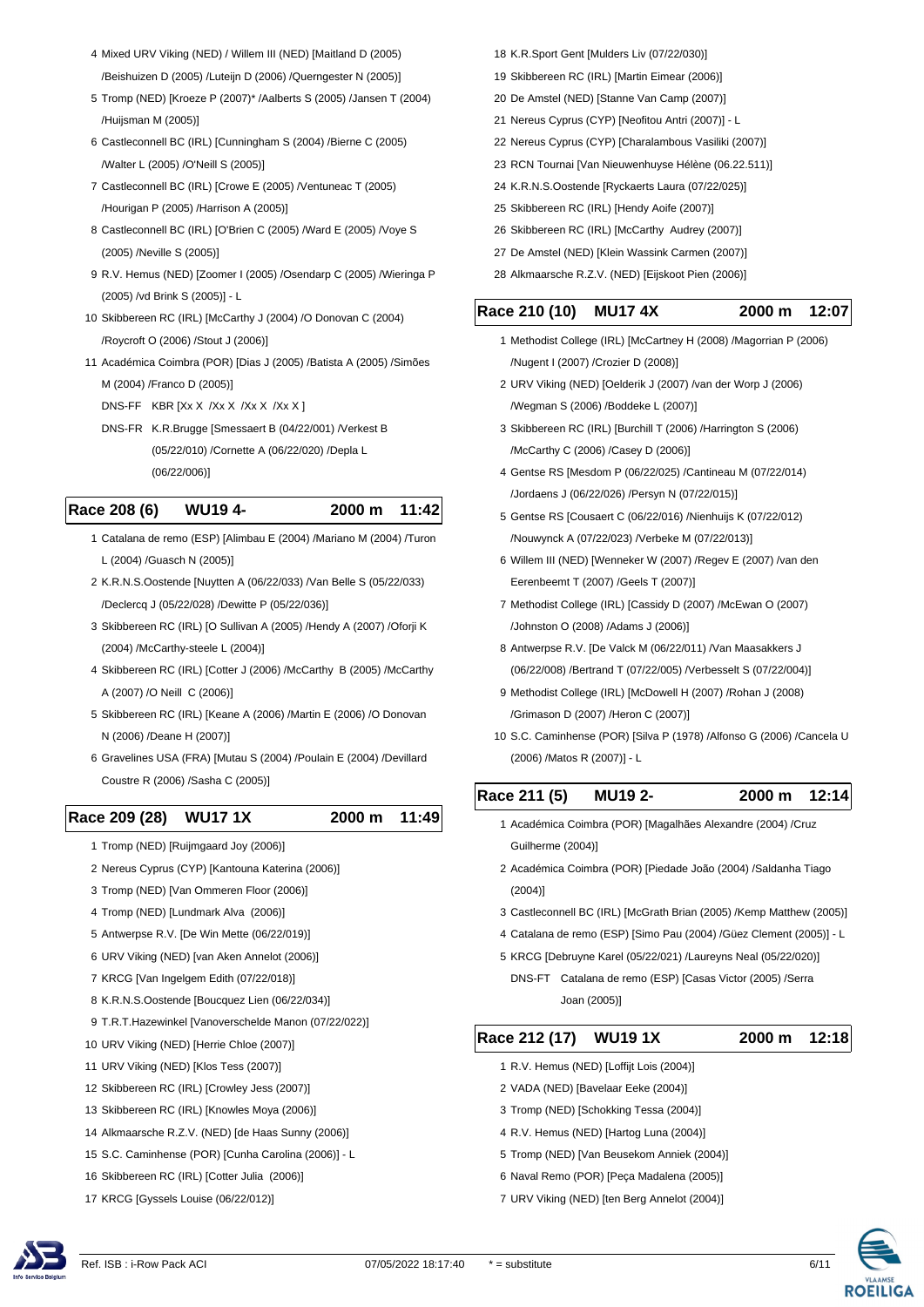- S.C. Caminhense (POR) [Rodrigues Sara (2004)] L
- URV Viking (NED) [Kuijpers Maite (2005)]
- R.V. Hemus (NED) [Paulissen Eva (2004)]
- Skibbereen RC (IRL) [McCarthy Brianna (2005)]
- K.R.Sport Gent [Alleweireldt Noor (04/22/015)]
- De Delftsche (NED) [Ooink Helene (2004)]
- De Delftsche (NED) [Geurts Anne (2004)]
- Gentse RS [Vanhoucke Ruth (05/22/013)]
- Catalana de remo (ESP) [Arteman Aina (2004)]
- Skibbereen RC (IRL) [O Sullivan Ailise (2005)]
	- DNS-FF K.R.Brugge [Dekoninck Denys Sofie (05/22/006)]
	- DNS-FT Skibbereen RC (IRL) [McCarthy-steele Lauren (2004)]
	- DNS-FT Skibbereen RC (IRL) [Oforji Kelly (2004)]

# **Race 214 (2) LM 4X 2000 m 12:36**

- Skibbereen RC (IRL) [O Donovan C (2004) /Kavanagh D (2002) /Stout J (2006) /O Driscoll R (2006)]
- Mixed Antwerpse R.V. / Gentse RS / K.R.Sport Gent / UN Bruxelles [Rodenburg S (03/22/015) /Marckx J (02/22/001) /Govaert C (00.22.501) /Blommaert M (03/22/005)]

| <b>Race 213</b>      | W <sub>2X</sub> Final | 2000 m 12:37   |  |
|----------------------|-----------------------|----------------|--|
|                      |                       |                |  |
| Race 215 (2) MU17 2- |                       | 2000 m $12:41$ |  |

 Skibbereen RC (IRL) [Stout James (2006) /Harrington Steven (2006)] KRCG [Coens Arnaud (06/22/004) /Nimmegeers Emiel (06/22/001)]

| <b>Race 216</b> | <b>BW 2X</b> Final | 2000 m 12:45 |  |
|-----------------|--------------------|--------------|--|
| Race 217 (1)    | <b>MU194+</b>      | 2000 m 12:49 |  |
|                 |                    |              |  |

 Gravelines USA (FRA) [Lot G (2004) /Cardinael M (2004) /Deroo C (2004) /Daoudal A (2004) / Cox : Helleboid E (2005)]

| Race 218        | <b>BLW 1X Final</b> | 2000 m 12:53 |  |
|-----------------|---------------------|--------------|--|
| <b>Race 219</b> | LW 1X Final         | 2000 m 12:57 |  |
| <b>Race 220</b> | W 2- Final          | 2000 m 13:01 |  |
| <b>Race 221</b> | $M$ 4+ Final        | 2000 m 13:05 |  |
| Race 221a (2)   | $W_4+$              | 2000 m 13:10 |  |

 Nereus (NED) [Arends V (2003) /Zuidmeer E (2000) /Kwant E (2000) /van Bolhuis S (2000) / Cox : van Geel F (1996)]

- Nereus (NED) [Algera R (2000) /Meijer M (1999) /Pluimert A (2000) /Buijtendijk M (2001) / Cox : Ho R ()] - L
- **Race 222 (15) MU19 1X 2000 m 13:13**

- R.V. Hemus (NED) [Wieringa Pieter (2005)]
- Willem III (NED) [Beishuizen Diede (2005)]
- Gentse RS [Taeldeman Boris (04/22/014)]
- Akhenaton [Maghiels Louis (05/22/032)]
- Willem III (NED) [Santen Wallace (2005)]
- Naval Remo (POR) [Ferreira Diogo (2005)]
- Willem III (NED) [van der Wurff Lucas (2005)]
- Castleconnell BC (IRL) [Neville Sean (2005)]
- Skibbereen RC (IRL) [McCarthy Jonathan (2004)]
- Willem III (NED) [Stevens Taeke (2005)]
- UN Bruxelles [Skrabalo Ivan (05.22.504)]
- R.I.C. Amsterdam (NED) [Broekhuizen Reinier (2005)] L
- Skibbereen RC (IRL) [O Donovan Christopher (2004)]
- Catalana de remo (ESP) [Teixidor Igor (2005)]
- Tromp (NED) [Aalberts Storm (2005)]
	- DNS-FF Antwerpse R.V. [Bertoe Dewachter Emile (04/22/002)]
	- DNS-FM T.R.T.Hazewinkel [Van Damme Oscar (05/22/038)]
	- DNS-FT R.I.C. Amsterdam (NED) [Broek Jeppe (2004)] L

| <b>Race 223</b> | <b>BM 2X</b> Final | 2000 m 13:28 |  |
|-----------------|--------------------|--------------|--|
|                 |                    |              |  |

| Race 224 (3) | <b>WU19 2-</b> | 2000 m 13:32 |  |
|--------------|----------------|--------------|--|

- Castleconnell BC (IRL) [Morris T (2005) /Frohburg A (2005)]
- Skibbereen RC (IRL) [Oforji Kelly (2004) /McCarthy-steele Lauren (2004)]
- Tromp (NED) [Binnema Marije (2004) /Padt Marjolein (2005)]

| <b>Race 225</b> | M <sub>2X</sub> Final |  | 2000 m 13:37 |  |
|-----------------|-----------------------|--|--------------|--|
|-----------------|-----------------------|--|--------------|--|

- $\overline{a}$ **Race 226 (28) MU17 1X 2000 m 13:41**
	- Skibbereen RC (IRL) [Roycroft Oran (2006)]
	- UN Bruxelles [Zaman Ilya (06.22.508)]
	- URV Viking (NED) [Daanen Ben (2007)]
	- Willem III (NED) [Vergeer Filipe (2006)]
	- Willem III (NED) [Eggenkamp Daan (2006)]
	- Nereus Cyprus (CYP) [Tanos Michalis (2006)]
	- Skibbereen RC (IRL) [Harrington Steven (2006)]
	- Willem III (NED) [van den Eerenbeemt Ted (2007)]
	- T.R.T.Hazewinkel [Goovaerts Tiebe (07/22/020)]
	- URV Viking (NED) [Boddeke Luuk (2007)]
	- Willem III (NED) [Regev Ethan (2007)]
	- De Amstel (NED) [Bokeloh Bickel (2007)]
	- Skibbereen RC (IRL) [McCarthy Cathal (2006)]
	- K.R.Sport Gent [De Smet Fin (07/22/027)]
	- Skibbereen RC (IRL) [O Driscoll Rowan (2006)]
	- URV Viking (NED) [Moormans Libor (2008)]
	- K.R.Brugge [Cornette Alexander (06/22/020)] L
	- Skibbereen RC (IRL) [Stout James (2006)]
	- Willem III (NED) [Rietveld Karel (2007)]
	- Willem III (NED) [Wenneker Wessel (2007)]
	- Skibbereen RC (IRL) [Burchill Tomas (2006)]
	- K.R.N.S.Oostende [Onraedt Lander (07/22/026)]
	- Skibbereen RC (IRL) [Casey Dominic (2006)]
	- Tromp (NED) [Van Ommeren Bas (2006)]
	- K.R.Sport Gent [Brandt Kobe (06/22/029)]
	- URV Viking (NED) [Rijnders David (2007)]

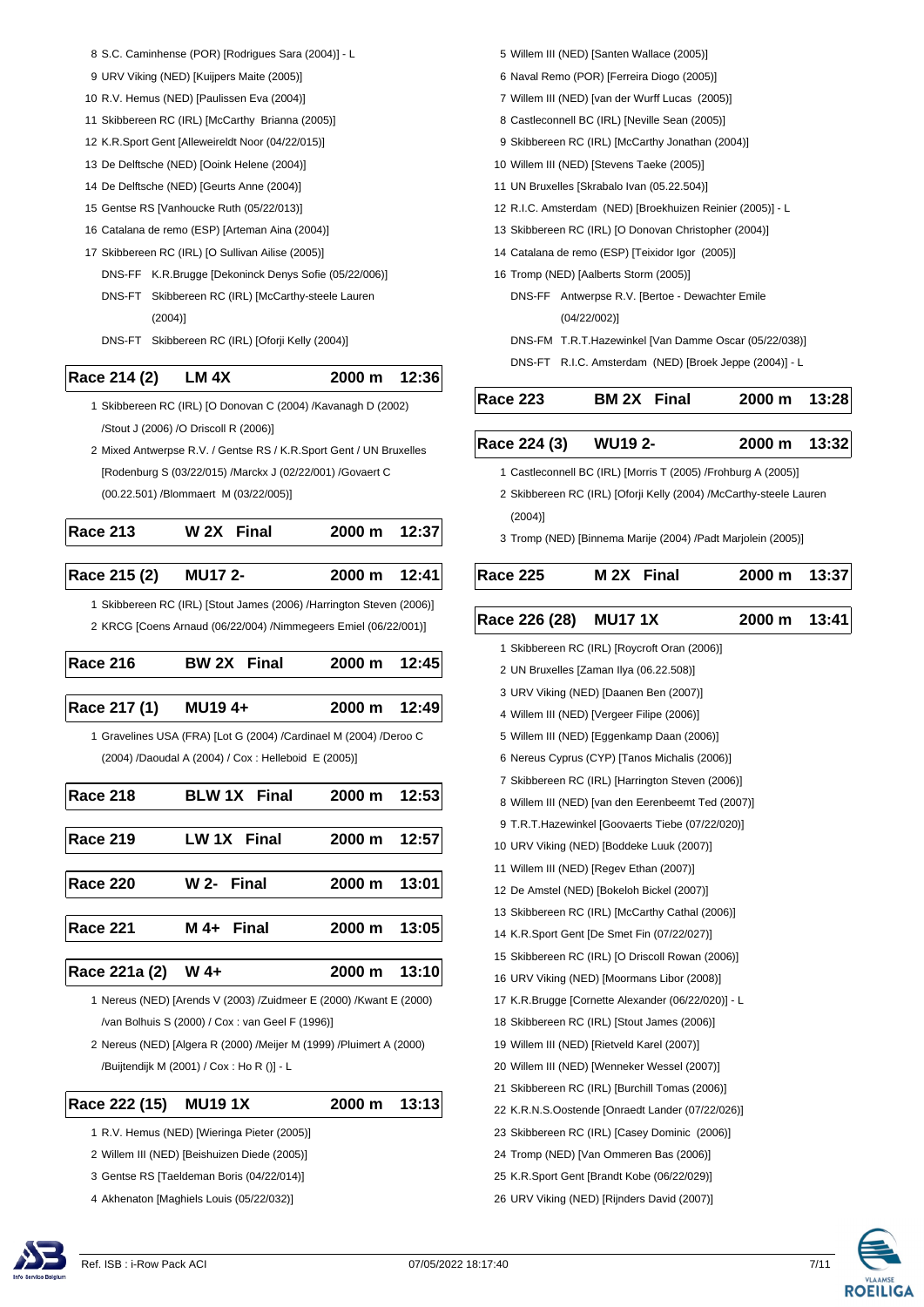- 27 K.R.Brugge [Dobbelaere Jakobijn (07/22/006)]
- 28 RCN Dinant [Laloux Aymeric (06.22.501)] DNS-FT K.R.N.S.Oostende [Peene Tibe (06/22/036)]
	- DNS-FT R.V. Hemus (NED) [van Delden Luuk (2007)]

# **Race 227 (24) WU17 2X 2000 m 14:03**

- 1 De Amstel (NED) [Denekamp Noor (2007) /Pulles Ernestine (2006)]
- 2 Tromp (NED) [Lundmark Alva (2006) /Van Ommeren Floor (2006)]
- 3 Skibbereen RC (IRL) [Crowley Jess (2007) /Hendy Aoife (2007)]
- 4 Alkmaarsche R.Z.V. (NED) [Eijskoot Pien (2006) /de Haas Sunny (2006)]
- 5 K.R.N.S.Oostende [Ryckaerts Laura (07/22/025) /Boucquez Lien (06/22/034)]
- 6 Castleconnell BC (IRL) [Hickey Anna (2006) /Ni Fhlaithbheartaigh Sibeal (2006)]
- 7 Castleconnell BC (IRL) [Bates Abigail (2006) /Aylward Sarah (2006)]
- 8 Alkmaarsche R.Z.V. (NED) [Hoek Eva (2007) /Hoes Amara (2006)]
- 9 R.I.C. Amsterdam (NED) [Venema Sarah (2006) /Slothouber Mika (2007)]
- 10 R.I.C. Amsterdam (NED) [Aalbersberg Iselinn (2007) /Keizer Julia (2008)]
- 11 Mixed De Amstel (NED) / R.I.C. Amsterdam (NED) [Brook Dora (2006) /Klein Wassink Carmen (2007)]
- 12 URV Viking (NED) [Visschedijk Roosje (2006) /Wiggerman Roza (2007)]
- 13 Nereus Cyprus (CYP) [Neofytou Antri (2007) /Mettouri Mikaela (2008)]
- 14 URV Viking (NED) [Krachten Floortje (2006) /Reyn Lieke (2006)]
- 15 Gentse RS [Wellekens Julia (06/22/027) /Vercauteren Helena (06/22/024)]
- 16 Skibbereen RC (IRL) [Keane Alannah (2006) /O Neill Caitriona (2006)]
- 17 Gentse RS [Jonckheere Jantien (07/22/010) /Dequinnemaere Tess (07/22/011)]
- 18 KRCG [Wyckhuyse Lisa (07/22/016) /Speeckaert Kato (06/22/038)]
- 19 Nereus Cyprus (CYP) [Kantouna Katerina (2006) /Charalambous Vasiliki (2007)]
- 20 URV Viking (NED) [van Aken Annelot (2006) /Nn JW16\_nn (2007)] 21 KRCG [Florquin Fiona (07/22/019) /Van Ingelgem Edith (07/22/018)]
- 22 KRCG [Bouckenooghe Anke (06/22/002) /Willems Marie (06/22/015)]
- 
- 23 Skibbereen RC (IRL) [McCarthy Audrey (2007) /Martin Eimear
- (2006)] 24 Skibbereen RC (IRL) [Cotter Julia (2006) /O Donovan Niamh (2006)]
	- DNS-FT K.R.Brugge [Weyne Cor (06/22/009) /Seynhaeve Noor (07/22/001)] - L
	- DNS-FT URV Viking (NED) [Klos Tess (2007) /Herrie Chloe (2007)]

| <b>Race 228</b><br><b>BLM 1X</b> Final<br>2000 m 14:21 |
|--------------------------------------------------------|
|--------------------------------------------------------|

# **Race 229 (9) WU19 4X 2000 m 14:25**

- 1 Mixed De Amstel (NED) / R.I.C. Amsterdam (NED) [Sepers R (2004) /Godkewitsch P (2005) /Grünwald W (2004) /Scheen I (2004)]
- 2 Mixed De Delftsche (NED) / URV Viking (NED) / VADA (NED) [ten Berg A (2004) /Bavelaar E (2004) /Ooink H (2004) /Geurts A (2004)]
- 3 Mixed K.R.N.S.Oostende / The Oar [Janssens M (05/22/030) /Vanheste C (06/22/032) /Francken A (05/22/029) /Helsen L (06/22/017)]
- 4 Skibbereen RC (IRL) [O Sullivan A (2005) /Oforji K (2004) /Knowles M (2006) /McCarthy-steele L (2004)]
- 5 Catalana de remo (ESP) [Arteman A (2004) /Malagelada P (2004) /Moya M (2005) /Masip A (2004)]
- 6 S.C. Caminhense (POR) [Matias M (2004) /Alves D (2005) /Cunha C (2006) /Rodrigues S (2004)] - L
- 7 Mixed De Delftsche (NED) / Gouda (NED) / Het Spaarne (NED) [van der Westen B (2005) /Dingeldein I (2006) /Van de Lande F (2007) /Heeroma F (2005)]
- 8 Castleconnell BC (IRL) [Farrell A (2005) /Foley M (2005) /Bowen E (2004) /Reidy E (2005)]
- 9 Skibbereen RC (IRL) [O Donovan N (2006) /McCarthy B (2005) /Cotter J (2006) /Keane A (2006)]
	- DNS-FR Tromp (NED) [Van Beusekom A (2004) /Padt M (2005) /Binnema M (2004) /Schokking T (2004)]
	- DNS-FT K.R.N.S.Oostende [Nuytten A (06/22/033) /Declercq J (05/22/028) /Van Belle S (05/22/033) /Dewitte P (05/22/036)]
	- DNS-FT K.R.N.S.Oostende [Ryckaerts L (07/22/025) /Declercq J (05/22/028) /Van Belle S (05/22/033) /Boucquez L (06/22/034)]

| <b>Race 230</b> | LM 1X Final | 2000 m 14:35 |  |
|-----------------|-------------|--------------|--|
|                 |             |              |  |

**Race 231 W 8+ Final 2000 m 14:39**

| Race 232 (5) | <b>BLW 2X</b> | 2000 m 14:45 |  |
|--------------|---------------|--------------|--|

- 1 Triton (NED) [Wolters Kike (2000) /Hazelbag Phine (2000)]
- 2 Nereus (NED) [Sas Anna (2002) /Russel Charlotte (2001)]
- 3 KRCG [Le Comte Jitske (03/22/017) /Gyssels Louise (06/22/012)\*]
- 4 Skibbereen RC (IRL) [Mannix Alyssa (2003) /Casey Caoimhe (2002)]
- 5 Nereus (NED) [Bangma Isabel (2001) /Zuiderduin Sosha (2001)]

- 1 Gravelines USA (FRA) [Deroo Emilien (2001) /Dubois Quentin (2000)]
- 2 Antwerpse R.V. [Marckx Jonas (02/22/001) /Vandersteegen Niels (03/22/011)]
- 3 Skibbereen RC (IRL) [Kavanagh Daire (2002) /Murran Eoin (2003)]

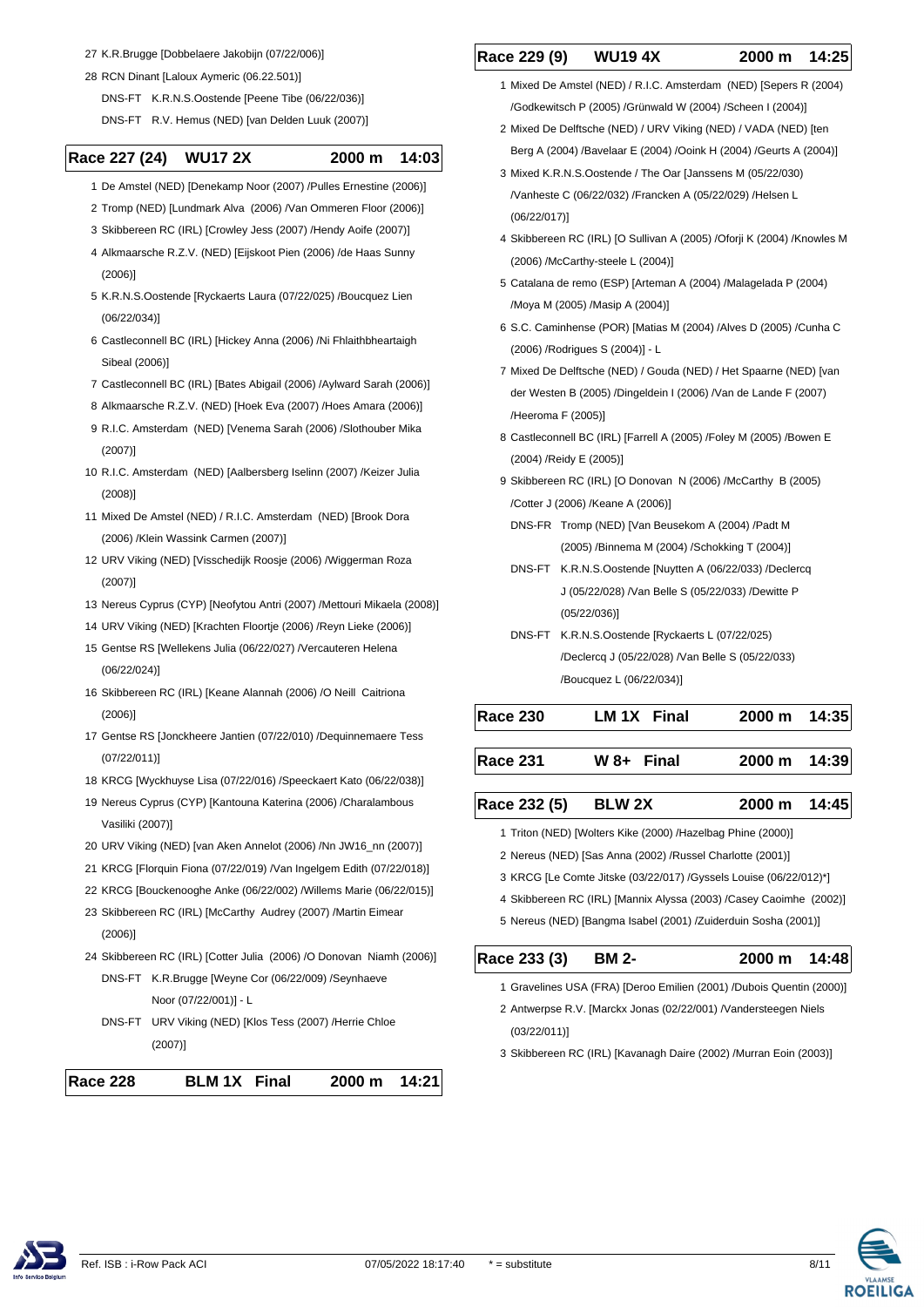#### **Race 234 (2) LW 2X 2000 m 14:51**

 1 DRC Hannover (GER) [Hülsmeier Jana (1997) /Leyers Mira (2003)] 2 Skibbereen RC (IRL) [Hayes Orla (1986) /O Sullivan Ailise (2005)]

| <b>Race 235</b> | LM 4-                                                   | 2000 m 14:55 |  |
|-----------------|---------------------------------------------------------|--------------|--|
|                 | DNS-FR Argo (NED) [Rhijnsburger O (2002) /van der Wel A |              |  |
|                 | (2001) /Oosterhuis M (1994) /Sluijters B (2000)] - L    |              |  |
|                 | DNS-FT Nereus (NED) [di Mascio R (1999) /Muntjewerf D   |              |  |
|                 | (1996) / Versaveal D (2000) / van Breukelen B (2001)]   |              |  |
|                 | DNS-FT Triton (NED) [Westerhout (2000) /van Brussel     |              |  |
|                 | (2001) /van den Bergh (2001) /Lecomte (2003)]           |              |  |
|                 |                                                         |              |  |

| <b>Race 236</b> | M 2- Final | 2000 m 14:59 |  |
|-----------------|------------|--------------|--|
|                 |            |              |  |
|                 |            |              |  |

# **Race 237 (5) MU19 8+ 2000 m 15:03**

- 1 Académica Coimbra (POR) [Magalhães A (2004) /Cruz G (2004) /Piedade J (2004) /Saldanha T (2004) /Franco D (2005) /Dias J (2005) /Simões M (2004) /Batista A (2005) / Cox : Rodriguez A (1988)]
- 2 Castleconnell BC (IRL) [Ward E (2005) /Voye S (2005) /McGrath B (2005) /Kemp M (2004) /Walter L (2005) /O'Neill S (2005) /Cunningham S (2004) /Beirne C (2005) / Cox : Crowe E (2005)]
- 3 Catalana de remo (ESP) [Delgado A (2004) /Rangel A (2004) /Casas V (2005) /Olid S (2004) /Teixidor I (2005) /Sitnik T (2005) /Navarro P (2004) /Serra J (2005) / Cox : Fauro J (2008)]
- 4 KRCG [Van Massenhove M (04/22/005) /Heeren A (04/22/013)\* /Van Hese A (05/22/019) /Nimmegeers E (06/22/001) /De Man J (06/22/013) /Verbraeken J (04/22/003) /De Bruyne X (05/22/003)\* /Coens A (06/22/004) / Cox : Biebauw N (04/22/019)]
- 5 Neptune R.C. (IRL) [Finucane C (2004) /Keogh B (2004) /Petherbridge B (2004) /Behan M (2004) /Farrell R (2005) /Giles J (2004) /Tynan D (2005) /Mooney P (2004) / Cox : Nelson R (2004)] - L

| <b>Race 238</b> | <b>MU174-</b> | $2000 \text{ m}$ | 15:06 |
|-----------------|---------------|------------------|-------|
|                 |               |                  |       |

DNS-FT Skibbereen RC (IRL) [Burchill T (2006) /Stout J (2006) /Harrington S (2006) /O Driscoll R (2006)]

**Race 239 (21) MU19 2X 2000 m 15:10**

- 1 Skibbereen RC (IRL) [Burchill Tomas (2006) /O Donovan Christopher (2004)]
- 2 Mixed Antwerpse R.V. / T.R.T.Hazewinkel [Bertoe Dewachter Emile (04/22/002) /Vanoverschelde Jules (05/22/023)]
- 3 Mixed K.R.Brugge / KRCG [Laureyns Neal (05/22/020) /Depla Lukas (06/22/006)]
- 4 Mixed Gentse RS / KRCG [Persyn Juul (05/22/016) /Debruyne Karel (05/22/021)]
- 5 Tromp (NED) [Huijsman Merijn (2005) /Jansen Thijs (2004)]
- 6 Skibbereen RC (IRL) [McCarthy Jonathan (2004) /O Donovan Christopher (2004)]
- 7 Mixed Alkmaarsche R.Z.V. (NED) / De Hoop (NED) [ter Laak Reijer (2005) /Eijskoot Tos (2005)]
- 8 Mixed K.R.Brugge / T.R.T.Hazewinkel [De Vil Siebe (05/22/022) /Verkest Brecht (05/22/010)]
- 9 Viana Remadores do Lima (POR) [Sa Tomas (2004) /Mendes Henrique (2004)]
- 10 K.R.N.S.Oostende [De Blauwe Thim (05/22/027) /Boey Mauri (04/22/016)]
- 11 R.V. Hemus (NED) [Zoomer Ivo (2005) /van Dam Mark (2005)]
- 12 Willem III (NED) [van der Wurff Lucas (2005) /Stevens Taeke (2005)]
- 13 R.V. Hemus (NED) [Osendarp Casper (2005) /vd Brink Selwin (2005)]
- 14 Castleconnell BC (IRL) [Hourigan Paddy (2005) /Crowe Emmet (2005)]
- 15 Castleconnell BC (IRL) [Harrison Aaron (2005) /O'Brien Conor (2005)]
- 16 URV Viking (NED) [de Groot Yannick (2005) /Reesink Rufus (2005)]
- 17 Gentse RS [Mesdom Karel (05/22/025) /Dequinnemaere Anton (04/22/009)]
- 18 Gentse RS [Vandenheede Finn (05/22/024) /Verbeke Daan (05/22/015)]
- 19 K.R.Brugge [Strubbe Jasper (05/22/005) /Gebruers Warre (07/22/009)]
- 20 Catalana de remo (ESP) [Cano Sebastia (2005) /Marques Marc (2004)]
- 21 R.I.C. Amsterdam (NED) [Santen (2004)\* /Broekhuizen Reinier (2005)] - L
	- DNS-FF K.R.Brugge [Verkest Brecht (05/22/010) /Depla Lukas (06/22/006)]
	- DNS-FR K.R.Brugge [Cornette Alexander (06/22/020) /Smessaert Bert (04/22/001)]

# **Race 240 (5) BW 1X 2000 m 15:25**

- 1 R.V. Hemus (NED) [Hartog Luna (2004)]
- 2 Skibbereen RC (IRL) [Cannon Lucy (2003)]
- 3 Nereus (NED) [Cosijn Aida (2001)] L
- 4 RCN Dinant [Sclavont Ysolde (02.22.501)]
- 5 Newark R.C. (GBR) [Archer Dytch Maisie (2002)]
	- DNS-FR K.R.Sport Gent [Gabriel Emma (02/22/005)]

| Race 241 | W 4- Final               | 2000 m 15:29           |  |
|----------|--------------------------|------------------------|--|
|          | Race 242 W 1X Final      | $2000 \text{ m}$ 15:33 |  |
| Race 243 | BM 1X Final 2000 m 15:37 |                        |  |

L **Race 244 (3) WU19 8+ 2000 m 15:41**

 1 Skibbereen RC (IRL) [Cotter J (2006) /O Neill C (2006) /McCarthy B (2005) /Martin E (2006) /McCarthy A (2007) /Hendy A (2007) /Keane A (2006) /O Donovan N (2006) / Cox : Deane H (2007)]

- 2 Catalana de remo (ESP) [Alimbau E (2004) /Mariano M (2004) /Turon L (2004) /Guasch N (2005) /Masip A (2004) /Tarradas P (2004) /Malagelada P (2004) /Moya M (2005) / Cox : Fauro J (2008)]
- 3 KRCG [Bouckenooghe A (06/22/002) /Willems M (06/22/015) /Alexander R (07/22/029) /Anderson J (05/22/002) /Hillaert E (05/22/039) /Speeckaert D (07/22/031) /Speeckaert K (06/22/038) /Claus M (05/22/011) / Cox : De Broe M (06/22/021)]
	- DNS-FF K.R.N.S.Oostende [Janssens M (05/22/030) /Vanheste C (06/22/032) /Neus E (04/22/020)

/Francken A (05/22/029) /Declercq J (05/22/028)

/Van Belle S (05/22/033) /Nuytten A (06/22/033)

/Dewitte P (05/22/036) / Cox : Ryckaerts L





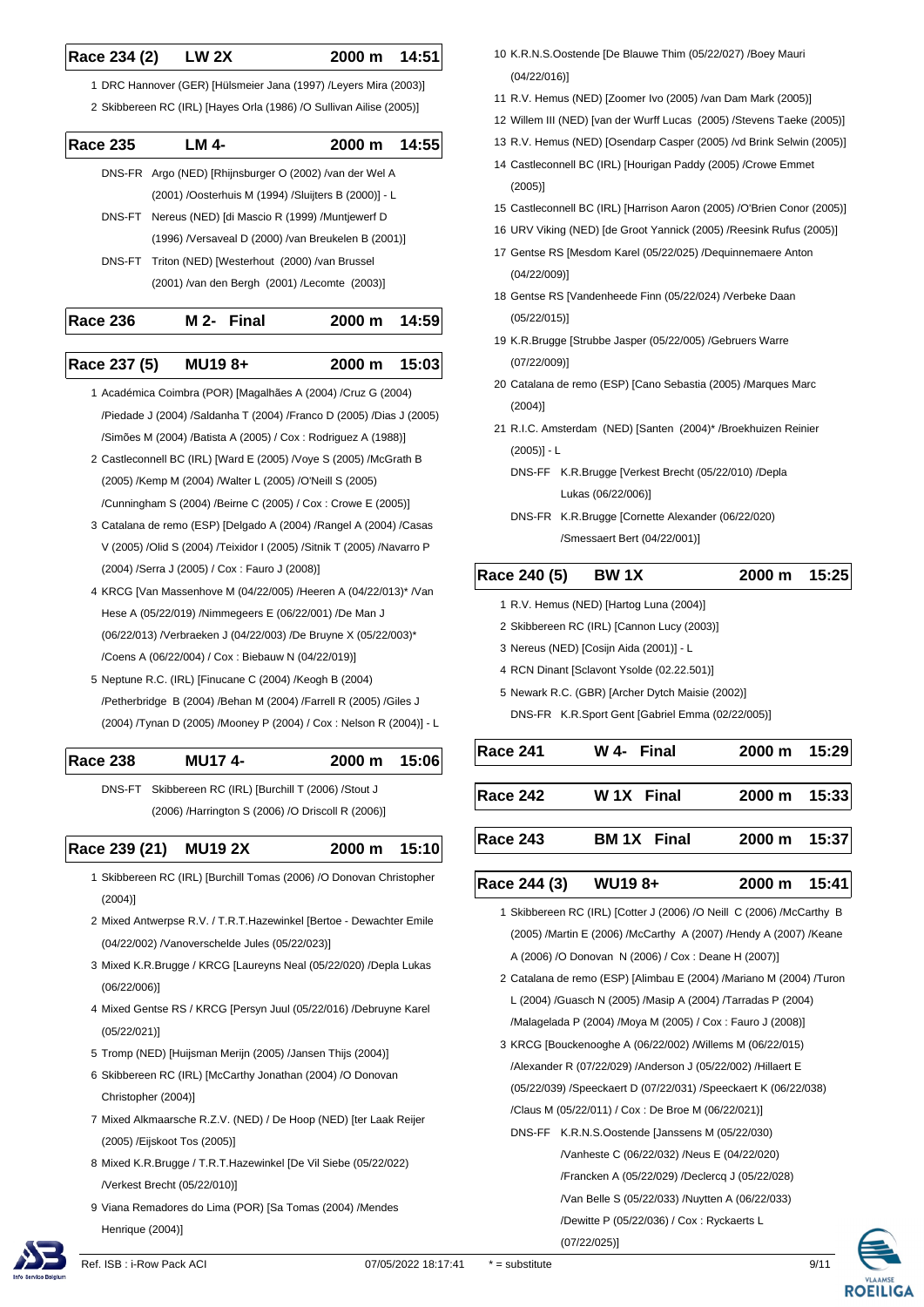| <b>Race 245</b> | M <sub>1X</sub> Final | 2000 m 15:46 |  |
|-----------------|-----------------------|--------------|--|
|                 |                       |              |  |

L **Race 246 (1) BM 8+ 2000 m 15:51**

 1 K.R.Sport Gent [Coppitters J (05/22/031) /Engelbrecht E (07/22/024) /De Smet F (07/22/027) /Seghers C (06/22/031) /Christiaens A (06/22/030) /Deviaene T (04/22/021) /Brandt K (06/22/029) /De Baerdemaeker E (05/22/034) / Cox : Van Campe R (08/22/035)]

#### **Race 247 (1) BLM 2X 2000 m 15:55**

- 3 T.R.T.Hazewinkel [Vanoverschelde Arthur (03/22/013) /Peeters Simon (04/22/010)]
	- DNS-FT Mixed Infante D. Henrique (POR) / R.C. Fluvial Portuense (POR) [Santos João (2003) /Fidalgo Paulo (2000)]
- DNS-FT Skibbereen RC (IRL) [Murran Eoin (2003) /Kavanagh Daire (2002)]

### **Race 248 (8) WU17 4X 2000 m 16:00**

- 1 R.I.C. Amsterdam (NED) [Aalbersberg I (2007) /Venema S (2006) /Slothouber M (2007) /Brook D (2006)] - L
- 2 De Amstel (NED) [Klein Wassink C (2007) /Stanne V (2007) /Denekamp N (2007) /Pulles E (2006)]
- 3 Nereus Cyprus (CYP) [Kantouna K (2006) /Charalambous V (2007) /Neofytou A (2007) /Mettouri M (2008)]
- 4 Gentse RS [Jonckheere J (07/22/010) /Dequinnemaere T (07/22/011) /Wellekens J (06/22/027) /Vercauteren H (06/22/024)]
- 5 Castleconnell BC (IRL) [Hickey A (2006) /Aylward S (2006) /Ni Fhlaithbheartaigh S (2006) /Mulreedy K (2006)]
- 6 KRCG [Florquin F (07/22/019) /Van Ingelgem E (07/22/018) /Gyssels L (06/22/012) /Wyckhuyse L (07/22/016)]
- 7 Skibbereen RC (IRL) [Deane H (2007) /Crowley J (2007) /Knowles M (2006) /Hendy A (2007)]
- 8 Skibbereen RC (IRL) [O Donovan N (2006) /McCarthy A (2007) /O Neill C (2006) /Keane A (2006)]
- **Race 249 (3) LM 2X 2000 m 16:08**
	- 2 Rugm. Angaria Hannover (GER) [Schiefer Philipp (1996) /Bestmann Jannis (1996)]
	- 4 Nereus (NED) [di Mascio Robin (1999)\* /Versaveal Dimas (2000)\*]
	- 5 R.C. Fluvial Portuense (POR) [Mendes Nuno (1984) /Carvalho Rafael (1998)] - L
		- DNS-FR Mixed Brugse TR / K.R.N.S.Oostende [Van Zandweghe Niels (96/22/002) /Colpaert Marlon (99/22/003)]
		- DNS-FT Triton (NED) [Broeren (2000) /de Boer (1997)]
		- DNS-FT Triton (NED) [Tusscher (1995) /Noordhoek (2001)]

**Race 254 (1) LM 2- 2000 m 16:08**

1 Skibbereen RC (IRL) [Murran Eoin (2003) /Kavanagh Daire (2002)]

**Race 250 BM 4- 2000 m 16:09**

#### L **Race 251 (13) MU17 2X 2000 m 16:13**

- 1 URV Viking (NED) [van der Worp Justus (2006) /Wegman Siem (2006)]
- 2 Alkmaarsche R.Z.V. (NED) [van der Sluis Siebren (2006) /Kuilboer Cuup (2008)]
- 3 Willem III (NED) [Maitland Dirrik (2006) /Luteijn David (2006)]
- 4 Skibbereen RC (IRL) [Casey Dominic (2006) /McCarthy Cathal (2006)]
- 5 URV Viking (NED) [Daanen Ben (2007) /Oelderik Jonas (2007)]
- 6 Antwerpse R.V. [Van Maasakkers Jan (06/22/008) /De Valck Mats (06/22/011)]
- 7 Antwerpse R.V. [Bertrand Thieben (07/22/005) /Verbesselt Sander (07/22/004)]
- 8 URV Viking (NED) [Rijnders David (2007) /Moormans Libor (2008)]
- 9 Mixed De Amstel (NED) / Willem III (NED) [Bokeloh Bickel (2007) /Geels Thijs (2007)]
- 10 Alkmaarsche R.Z.V. (NED) [Hersisia Julius (2008) /Kaper Marcus (2007)]
- 11 KRCG [De Smet Hendrik (06/22/003) /d'Haenens Pol (06/22/014)]
- 12 Skibbereen RC (IRL) [O Driscoll Rowan (2006) /Roycroft Oran (2006)]
- 13 Skibbereen RC (IRL) [Harrington Steven (2006) /Stout James (2006)] DNS-FT K.R.N.S.Oostende [Peene Tibe (06/22/036) /Onraedt Lander (07/22/026)]

| <b>Race 252</b> | M 4- Final | $2000 \text{ m}$ 16:25 |
|-----------------|------------|------------------------|
| <b>Race 253</b> | W 4X Final | 2000 m 16:29           |
|                 |            |                        |

# **Race 255 (1) LW 4X 2000 m 16:33**

 2 Skibbereen RC (IRL) [Mannix A (2003) /Casey C (2002) /Hendy A (2007) /O Sullivan A (2005)]

DNS-FT Nereus Cyprus (CYP) [Hadjixenofontos M (1984) /Kantouna K (2006) /Charalambous V (2007) /Neofytou A (2007)]

| <b>Race 256</b>                                             | <b>BM 4X</b>                                      | 2000 m 16:33 |       |  |  |
|-------------------------------------------------------------|---------------------------------------------------|--------------|-------|--|--|
|                                                             | DNS-FR KBR [Xx X /Xx X /Nn N /Nn N ]              |              |       |  |  |
| DNS-FT                                                      | Skibbereen RC (IRL) [O Donovan C (2004) /O        |              |       |  |  |
|                                                             | Donovan C (2004) / Roycroft O (2006) / McCarthy J |              |       |  |  |
|                                                             | (2004)                                            |              |       |  |  |
| Race 257 (3)                                                | MU178+                                            | 2000 m       | 16:36 |  |  |
| 1 Gentse RS [Mesdom P (06/22/025) / Cantineau M (07/22/014) |                                                   |              |       |  |  |
| /Jordaens J (06/22/026) /Persyn N (07/22/015) /Cousaert C   |                                                   |              |       |  |  |

- (06/22/016) /Nienhuijs K (07/22/012) /Nouwynck A (07/22/023) /Verbeke M (07/22/013) / Cox : Sienaert B (07/22/032)]
- 2 Methodist College (IRL) [Rohan J (2008) /Adams J (2006) /McDowell H (2007) /Heron C (2007) /McEwan O (2007) /Cassidy D (2007) /Magorrian P (2006) /Nugent I (2007) / Cox : Ferguson L (2008)]
- 3 S.C. Caminhense (POR) [Silva P (1978) /Alfonso G (2006) /Cancela U (2006) /Matos R (2007) /Braga D (2007) /Gonçalves S (2007) /Rodrigues T (2006) /Matos C (2007) / Cox : Alves R (2007)] - L